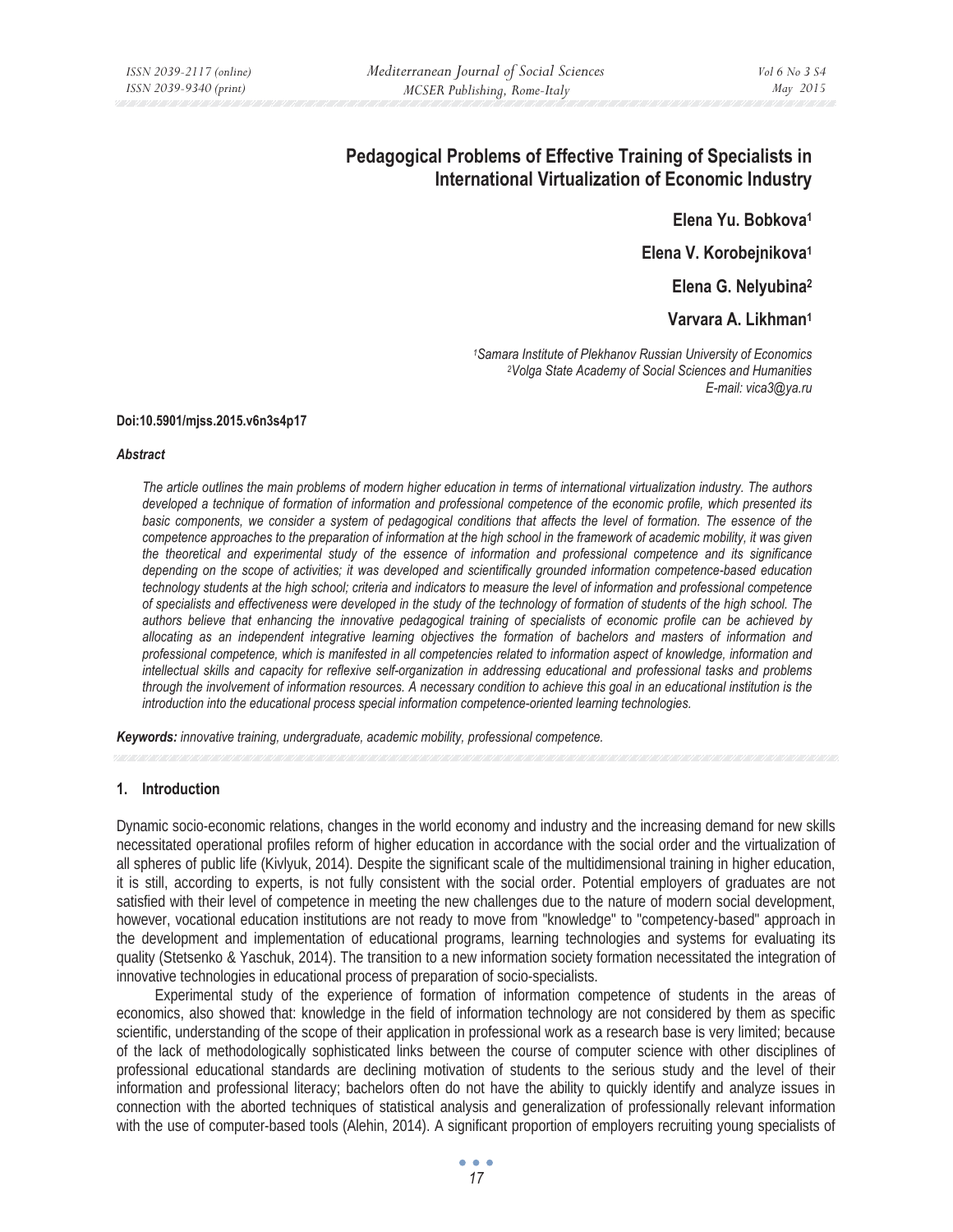| ISSN 2039-2117 (online) | Mediterranean Journal of Social Sciences | Vol 6 No 3 S4 |
|-------------------------|------------------------------------------|---------------|
| ISSN 2039-9340 (print)  | MCSER Publishing, Rome-Italy             | May 2015      |

economic profile, and the graduates, also note the lack of skills of the creative application of information and computer technologies to solve non-standard economic challenges.

The hypothesis of the study, the results of which are presented in this paper, is based on the assumption that enhancing the innovative pedagogical training of specialists of economic profile (Gaynutdinov, 2014) can be realized by:

- selection as an independent integrative learning objectives formation of their information and professional competence, which is manifested in all competencies related to information aspect of knowledge, information and intellectual skills and capacity for reflexive self-organization in addressing educational and professional tasks and problems through the involvement of information resources;
- use special information competence-oriented learning technologies;
- within the framework of the educational technology resource that integrates a large amount of structured information on educational and economic subjects in a single styling and a single set of services for convenient access to information resources and manage its contents.

Objectives of the study due to the intended purpose have the following structural-logical view:

- a) analyze current requirements of employers to the level of professional training of specialists of economic profile and the existing standards of higher economic education (Robert, 2014 & Voytovich, 2014);
- b) identify the key competencies of specialist economic profile and to reveal the nature of the informational compronent of their professional competence;
- c) design and implement experimental approbation of the author's technology of formation of information and professional competence of a specialist economic profile in higher education;
- d) conduct a pilot study of the effectiveness of using this technology in the educational process.

The study was conducted in three stages: the first stage - was studied modern state of the problem, we have analyzed the pedagogical, sociological and special literature, studied teaching experience, developed a scientific instrument, refined essence of key concepts, selected diagnostic techniques and conducted ascertaining experiment; in the second stage, the model was designed, key competencies demanded in the labor market specialist economic profile, developed technological model of formation of information and professional competence of the economic profile in the higher education system subject to the requirements of academic mobility, designed the methodology of the organization of experimental work and was carried out experimental testing technology (Bobkova, 2011).

In the third stage of analysis, systematization and generalization of the results, their interpretation, carried out the implementation of research results into practice.

Scientific novelty of the study, the results of which are presented in the paper is the following: the essence of the competence approach to the preparation of information at the high school, given the theoretical and experimental study of the essence of information and professional competence and its significance depending on the scope of activities (industry, trade organizations, organizations providing financial services, etc.); developed and scientifically grounded information competence-based education technology students at the University, ensuring the formation of their information and professional competence, including the target, the substantive, procedural, software, hardware and the controlling elements; and criteria and indicators to measure the level of information and professional competence of specialists and effectiveness developed in the study of the technology of formation of students of the high school.

Theoretical significance of the research consists in the following:

- in the categorical system of pedagogy of professional education introduced the concept of "information and the professional competence of an economic profile", "Informatization-innovative learning environment of high school, "information competence-based education technology" ;
- formulated a conceptual framework technology model of formation of information and professional competence of specialists of economic profile, based on the theory of competence-based, integrative and personalactive approaches;
- given the theoretical and experimental justification of the need and feasibility of providing profile orientation of the ICT training of students through interdisciplinary integration of subjects included in general education, general professional and special blocks educational standards, as well as through the creation of educational resource that integrates within the educational topics educational information;
- theory of evaluation of the quality of vocational education supplemented diagnostic indicators and tools examining the level of information and professional competence of students in the field of economic activities, as well as indicators of cognitive analysis of quality information technology of its formation.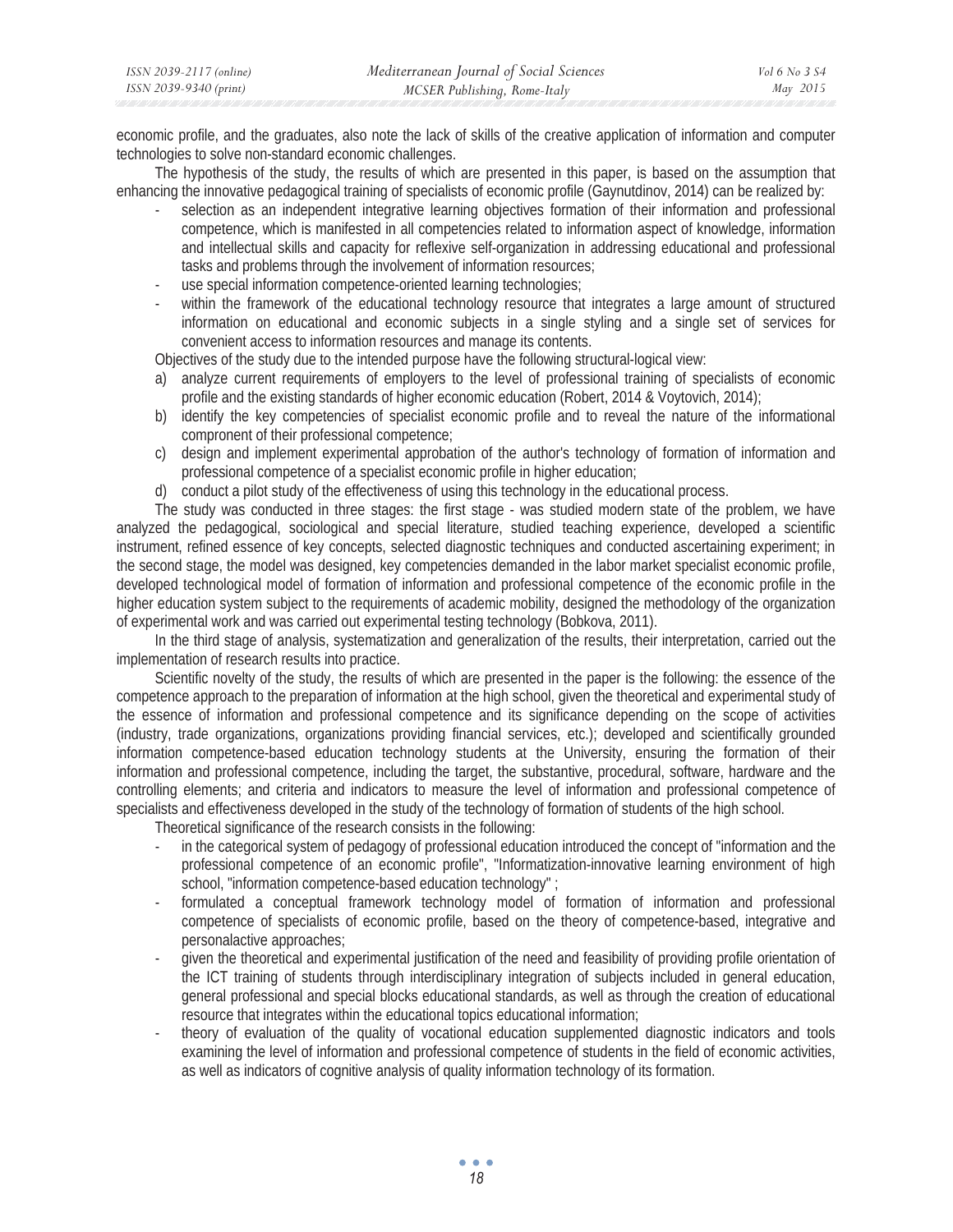## **2. Literature Review**

The current research focuses on various aspects of informatization of education: philosophical, psychological, pedagogical, methodological (Kuznetsova, 2014). Problems of application of information technologies in the educational process of the education system are revealed in the works of many Russian and foreign authors (Kivlyuk, 2014; Bobkova, 2014; & Robert, 2014), however, analysis of the leading pedagogical practices in Russian and foreign universities suggests that to date, the process of using them is very slow (Voytovich, 2014).

The unresolved so far in the theory and methodology of professional education of all the abovementioned contradictions identified the relevance of the study of educational problems of effective training of specialists of economic profile in terms of international virtualization industry.

## **3. Methods and Materials**

The complexity of the tasks of education requires special care of methodological tools appropriate to the nature of the studied objects. Theoretical and methodological basis of the study were: a systematic approach to the study of pedagogical phenomena; geological and historical approach to the design of the model of a specialist; student-activity, occupational, and competence-based approaches to the design objectives, content and learning technologies in the system of vocational education; psychological and pedagogical theories of developmental education, ideas relevant to the integration of the content of vocational education (Kuznetsova, 2014).

Research methods: analysis of documents and scientific literature, summarizing the experience, observation, survey methods (questionnaire, interview), ranking, scaling, modeling, summative and formative experiment, statistical treatment of data (Stetsenko & Yaschuk, 2014).

In the research process at different stages involved over 300 students, also 100 representatives of commercial organizations - potential employers of future specialists of economic profile were interviewed. Theoretical analysis of pedagogical ideas will allow you to make scientific generalizations on important issues of training and education, as well as find new patterns, where they are impossible to detect with the empirical methods of research.

## **4. Results and Discussions**

Theoretical and experimental study of the social and didactic aspects of the implementation of competence-based approach to innovation in the training of specialists of economic profile in the higher education system consists of two fundamental aspects: social and didactic. The social aspect reflects the need and areas for improvement of this training based on identified during the pilot study of the requirements of employers to the level of professional competence of graduates in economics. The didactic aspect formed by the results of problem analysis of existing training of students at the leading universities of Russia and abroad.

Obviously formulated today in the standard and the software requirements for the individual and professional activities should reflect the deep essence of the profession, compared not only functional repertoire of a particular professional activity, but its socio-cultural and temporal conditionality, dominant values, historical periods, and values the development of the profession itself. This statement is the basis of geological and historical approach to the modeling a specialist and conditions of training. As a methodological basis, specifying the approach, can be considered professional graphic ("professiogram" as a model), student-activity (in the model highlights the complex personality traits, providing specialist high level of self-regulation of professional activity), ethical and humanistic (model personal qualities of expert to enable it to effectively solve challenges, differentiable on "objective" and "subjective" factors of effectiveness), competence (in the model reflected the different groups of competencies - personal and social, academic, economic, organizational, managerial, general, special, etc.)

Considerable attention in the professional standards currently given to the creation of pedagogical conditions for the formation of information culture of specialists of economic profile.

The main thrust of research related to information about culture specialist and focuses on its formation to the present time around three issues:

- theoretical understanding of the characteristics of information as a phenomenon of the world and as part of the educational process in which under the influence of information and cultural environment is the socialization of human rights and development profession (methodological aspect perspective);
- simulation of the activities of social institutions (schools, libraries, information centres, family, etc.) involved in the formation of information culture (institutional aspect);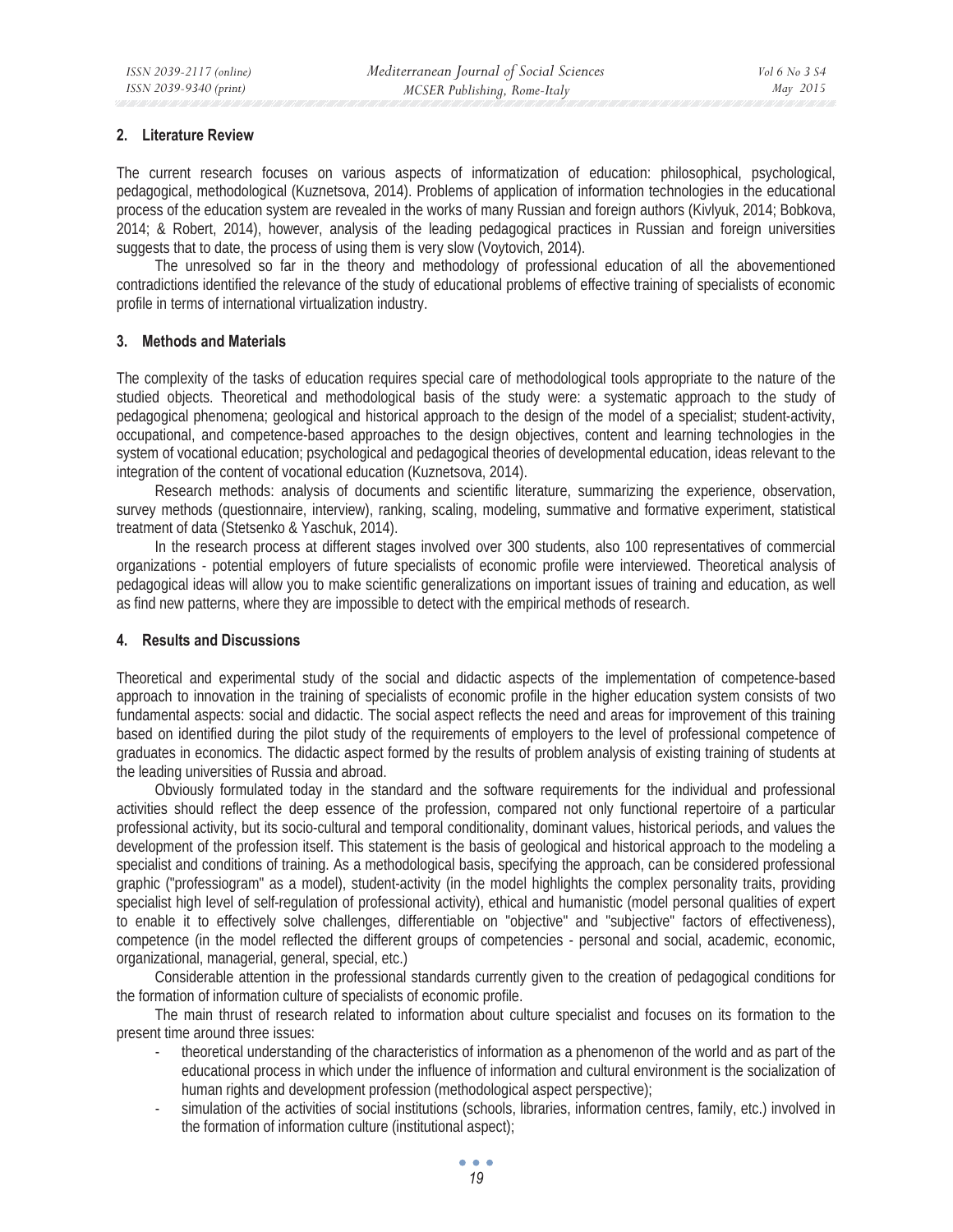building technology of this formation, appropriate means and methods of influence on the person for the purpose of development of its information resources, skills, use of information in educational, professional purposes and for your own creative self-development (didactic aspect).

A study of the requirements of Russian and foreign potential employers to a specialist economic profile allows you to highlight in the model as a particularly significant for its successful operation, information and professional competence, which is manifested in the level of knowledge and skills from the field of information technologies, information and communication skills, the ability to implement integrative dialogue in a single information space (Mukhamedzhanov, et al., 2014).

Information and competent specialist is a community of information entity information carrier of knowledge, able to actualize them in the process of solving professional problems and in managing their own professional development. Information and professional competence performs several functions (Voytovich, 2014).

As "information culture" information competence performs in a person's life, certain functions - cognitive, communication, adaptive, regulatory, valuation, regulatory, etc. Cognitive function is related to the systematization of knowledge in the process of learning and self-discovery by man of the world and himself. Communicative functions are "paper and electronic media (intelligent tutoring system, hypermedia systems, ebooks, "microcosm", automated training systems, telecommunications). This function is to transfer the rational and emotional information through verbal and nonverbal means, in dialogue with the joint of professional activity.

Adaptive function allows you to adapt to the conditions of life and work in an information society. Regulatory function contains indicators of achievement and development, primarily as a system of norms and requirements in the information society and is subject to moral norms and legal norms of law, which must be guided in their professional activities in life. The essence of the evaluation function is the ability to navigate the flow of information, to identify and select the known and new, to assess significant and minor. All the functions of enlargement are presented in a developmental function that allows a subject not only to understand and follow a certain system of knowledge, norms, rules, act in the modern information society, but also to implement a proactive, independent and creative work that leads to its fulfillment.

The regulatory function connected with giving labor required processability due to the accounting information factor. Cognitive-epistemological function is to systematization of information flows and processes for effectively leveraging creative cognitive potential in the interests of the profession.

Analysis of these features allows you to highlight the structural components of information and professional competence - motivation and values, communicative, regulatory and reflexive.

The motivational value component represents the professional and personal self-determination of the expert to the use of knowledge and skills in the field of Informatics in the implementation of the work.

The factors affecting the level of formation of these motifs, followed by M. Chebykina, we believe it is possible to relate the condition of the learning environment, material and moral incentives, opportunities for personal growth and methodically correctly organized training activities (Chebykina & Bobkova, 2014).

Regulatory - associated with the direct application of knowledge in computer science to solve professional problems. Regulatory component as a backbone element of information and professional competence involves the enrichment specialist knowledge and skills from the field of Informatics and information and communication technologies, interactive dialogue in a single information space, the development of information and intellectual and communicative abilities.

Communication skills involve: the ability to understand relationships of people to perceive the situation of communication, to use the experience of others; the ability to understand the communication partners, their motives and goals; the ability to cooperate. They are manifested in the ability to consult, to discuss the project, plan, program, to participate in joint projects of reconstruction of production, to make a report, the report on the production meeting and scientific conference.

The reflective component is an assessment specialist for the level of information culture and design conditions improve. The reflective component is determined by the level of self-esteem, understanding of their responsibility for the performance of the organization, self-knowledge and self-realization in professional communication. In a number of research reflexivity is seen as one of the fundamental characteristics of professional activity and professional communication seen in the ability to consciously control the results of their activities and to assess the level of their own professional development and personal achievements in the initiative, the ability of foresight, forecasting the results of its activities and relationships.

The reflective component of the information and professional competence of students was studied by the nature of their analysis of situations involving the application of knowledge from the field of Informatics and computer technologies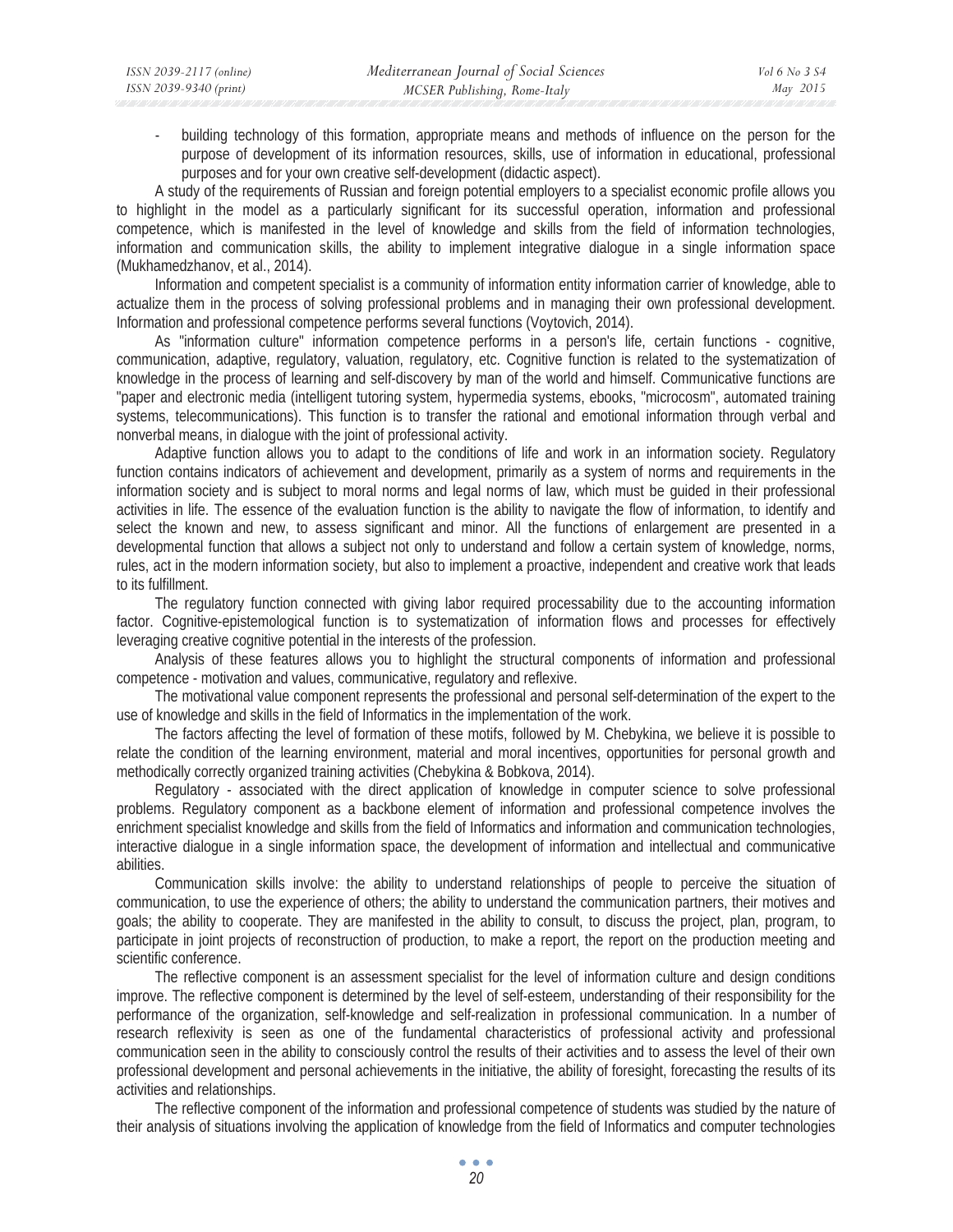in educational and professional goals. There are the following levels of reflective skills: situational (intuitive, emotional, sensual and reflective self-assessment of the success of attracting media to address professional (educational and professional) tasks), qualification (criterion analysis of success), prognostic (full reflexive self-organization in addressing information and professional tasks). The study of the reflexive component was carried out using a questionnaire survey of the students themselves and the method of "experts" (as the experts were the teachers of the disciplines of marketing and computer science). As shown by the summary of the results obtained using these methods at the stage of the experiment, 53% of students had situational reflective component level, 36% in qualifying and only 11% is predictive. At the same time, after conducting a formative experiment, predictive level was already diagnosed in 49% of the students.

The degree of formation of the named components of information and professional competence determines its level. Evaluation criteria this level can be divided into two groups - cognitive and creative.

Criteria cognitive group allow you to identify the consistency and completeness of professional knowledge of the future economist (volume internalized educational material, understanding of theoretical and practical material, ability to generalize and qualified material).

Within the criteria of creative group assesses the degree of awareness of the significance of information and professional competence in professional work, the satisfaction of needs in mastering computer knowledge, abilities and skills, the manifestation of sustained information and intellectual activity, the ability to consciously control the results of their activities and the level of personal achievements.

Developed in the framework of the research the concept of competence-based approach to the simulation of the conditions of innovative training marketers in the University, includes: characterizing the nature and structure of information and professional competence of the economic profile as an educational outcome; the justification of principles of competence-oriented training of specialists of economic profile and appropriate to these principles leading ideas that form the basis of development of technology empowering them with information and professional competence.

Information competence-based education technology specialists of economic profile has a number of key elements: trust, information-content, process, software, hardware and controlling. A special place in the given technology: information and educational resource (site); the special design of the educational content with regard to the principle of core integration; inclusion in the educational process of reflexive stage, by allowing the organization of reflection studying educational process built in information technology, strengthen its competence orientation.

Efficiency of the developed educational technology is inextricably linked with the concept of pedagogical site foundation seem.

The implementation of the principle of professional orientation in the concept of the site Foundation seem when shaping information and professional competence involves a spiral deployment and modeling the basic elements of the system of economic knowledge as well as designing special technology development, in particular, information.

The importance of information technology is due, on the one hand, to the logic of development of information and educational systems, considered as a complex including computing and communications hardware, software and system staff, providing support for dynamic (variable in time) of the information model of the education system to meet the information needs of individuals, society and the state, on the other hand, the impossibility of a direct transfer of the implemented concept for the site a weak school base formed of knowledge, skills and skills, most of the existing first-year students and not allowing to use them as a basis.

As the performance criteria was developed during the study of the conditions of formation of information and professional competence of specialists of economic profile was used: the quality of the information technology training; changes in the level of the informational culture in the formative experiment. The cognitive results of the analysis confirmed the optimality of the structural elements of the technology and allowed us to identify those that are key to shaping marketers.

Also, during the experiment examined the dynamics of indicators characterizing the motivational value, meaningful procedural and reflexive components of information and professional competence, namely: the level of motivation training and outreach activities, professional orientation and professional interests; the level of development of the system of specialized knowledge; the level of integration of professional knowledge and knowledge of information technology; proficiency in innovative technologies for the exercise of professional activity; level the use of technical means of collection and processing of information and communications; the level of reflexive self-organization in the process of solving training problems using information technology.

The results of the comparative analysis of data obtained at stages summative and formative experiments in control and experimental groups and their statistical analysis in the evaluation measures the materiality of the differences confirmed the effectiveness of the developed approach.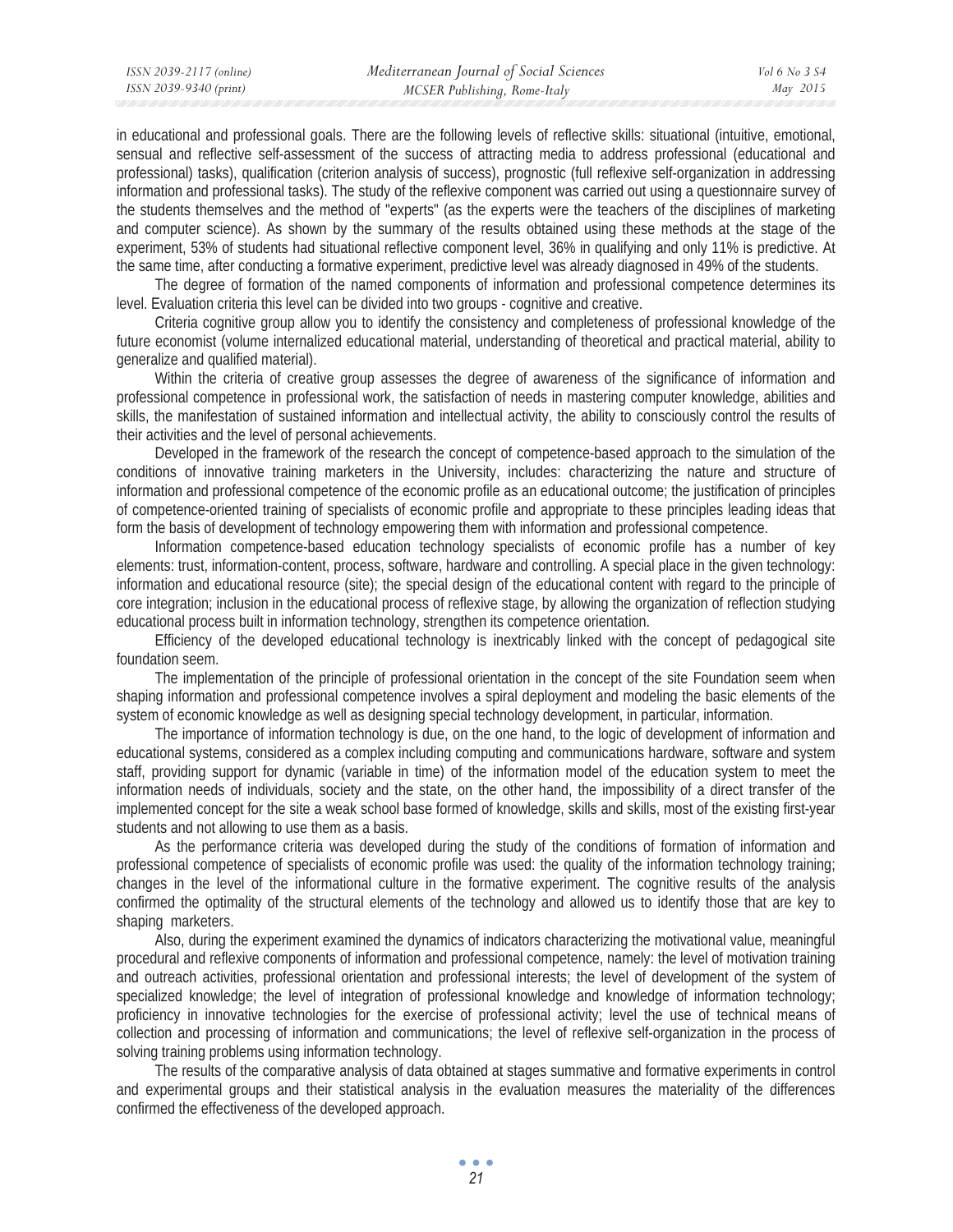# **5. The Confirmation**

The reliability and validity of the results and conclusions are provided: a diverse methodological and general pedagogical base; applying a systematic approach to solving the problem, application of research methods, which is adequate to its purposes and objectives, the representativeness of the sample; qualitative organization of experimental work and its longterm nature, the statistical significance of the results. There were presented the results of a survey of students and representatives of commercial organizations - potential employers of future specialists of economic profile (Galkina, 2014). The analysis of documents and scientific literature, summarizes the experience, applied statistical data processing.

# **6. Conclusions**

Socio-economic changes underway in the global economy in the early twenty-first century has led to objectively existing qualitative changes in the structure of the social order for training of specialists of economic profile, able to independently and professionally to solve problems in their practice, to predict their possible consequences, to lead productive dialogue and improve their knowledge (Galkina et al, 2014). In terms of virtualization and globalization of economic processes in the Russian and foreign employers must meet new requirements to the specialists of economic profile.

In the context of the competence-based approach, the authors highlighted successful professional competence of a specialist economic profile, which is defined as a set of competencies:

- information-analytical (ability to reflect the process of organizing professional activities activities and select the best options based on a creative approach to the use of computer technology);
- design and research (ability to develop innovative projects based on multivariate study of the internal and external environment of an organization);
- communicative value (ability to professional dialogue with representatives of different professional groups and different cultures in the implementation of the sales policy of the organization);
- business (the ability to be self-motivated, independent and risky innovative activities to ensure competitiveness in the market).

The study showed that one of the significant problems of modernization of higher economic education is searching for approaches to information and training specialists, contributing to their success in the market conditions, the effective solution of problems of the marketing system, through the creative use of computer technology.

An analysis of research in which the identified content, technology training economic profile and their conformity to the social order, the needs of employers for qualified specialists, has allowed to establish special importance for the success of the specialist in the economics of their ability for automated analysis and processing, computer modeling and design, which confirmed the relevance of the chosen topic.

Based on the results of the research problems of improving the standard of vocational training specialists of economic profile in modern conditions in the context of competence-based approach, it is proved that its information professional competence lies in the ability to update information knowledge and skills in the process of solving professional problems in the economic sphere. The study identified didactic and organizational-pedagogical conditions of formation of this competence in the high school.

Pedagogical aspect of the problem of formation of information and professional competence of specialists of economic profile, is primarily concerned with ways of improving the educational process in the high school, namely, to strengthen the informational component in the content of training of specialists in marketing, development, and implementation of information technology to ensure the accelerated development of the above-mentioned components, the design of the special information and didactic information and creative environment in the school.

The results of the problem analysis of the quality of professional training of specialists of economic profile in modern conditions served as the basis for constructing the model of a successful economist, in which, on the basis of correlating the requirements of the standard training of economists and the results of expert evaluation by employers practical activity of the graduates were selected knowledge, skills, abilities and personal qualities that are most important for successful professional activity. In the model selected such personal qualities of a successful specialist economic profile: erudition, initiative, responsibility, initiative, information competence, creativity, social activity and interpersonal skills.

In experimental design conditions the formation of specialists of economic profile information and professional competence of the authors formulate the principles that determine its value-conceptual framework: the principle of professional orientation training, meaning the selection of the content and structuring on the basis of spiral deployment of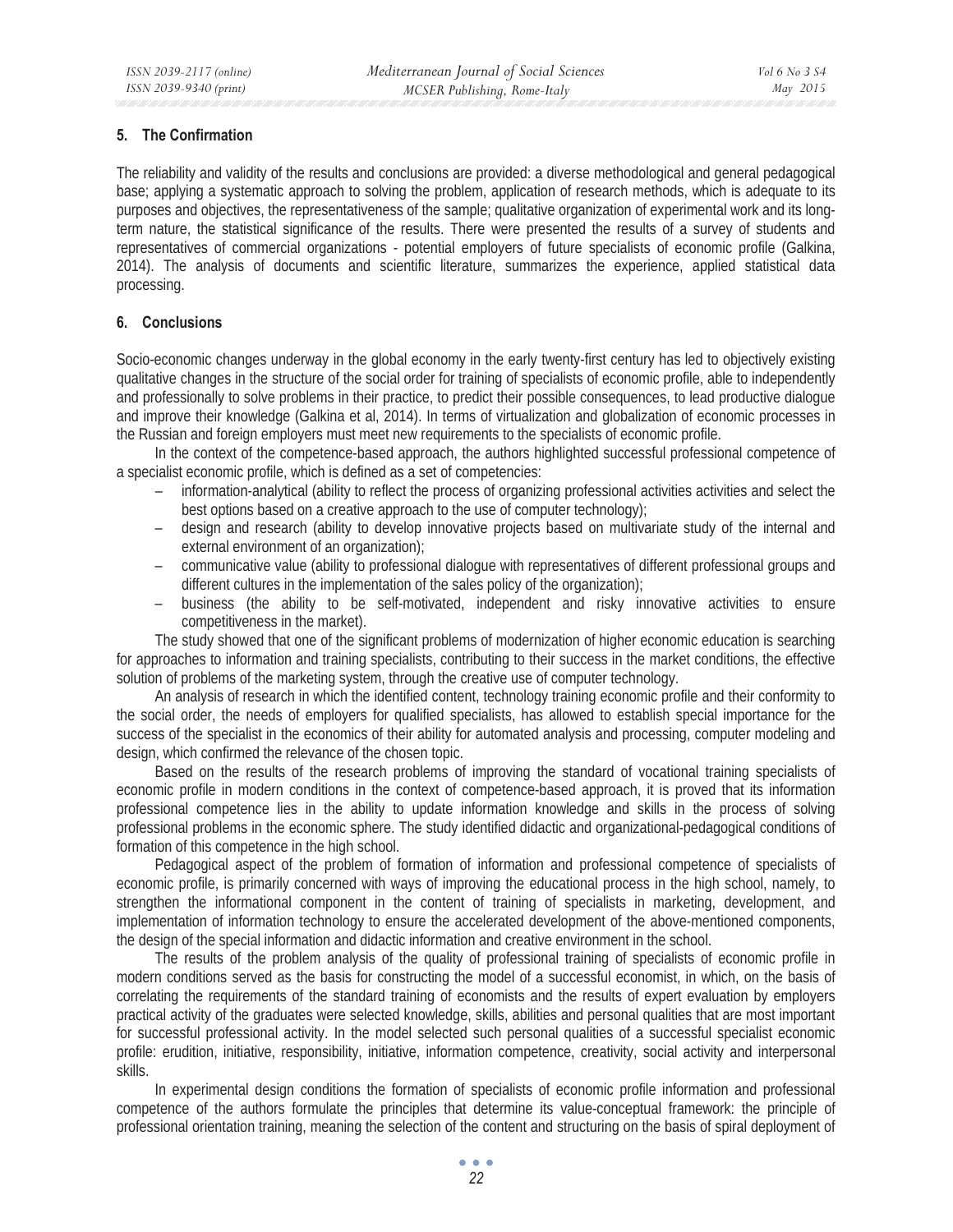| ISSN 2039-2117 (online) | Mediterranean Journal of Social Sciences | Vol 6 No 3 S4 |
|-------------------------|------------------------------------------|---------------|
| ISSN 2039-9340 (print)  | MCSER Publishing, Rome-Italy             | May 2015      |

the basic elements necessary for the formation of professionally significant for the specialist competences; the principle of informatization of the educational process, providing efficient use of modern means of computer technology-oriented psycho-pedagogical learning objectives at the expense of professional and creative mastery of the information.

Leading ideas, clarifying, these principles are: the use of information technology learning both the computer science and a number of general professional and special disciplines of program blocks, that are specially organized reflection is built so the learning process to master the competencies associated with the information aspect of knowledge, to develop information and intellectual abilities and capabilities of self-organization in addressing educational and professional tasks involving information criteria and tools; profile integration of learning content based on the selection in the activity of specialists of economic profile characteristics, integrating professional and information competence, and providing for appropriate interdisciplinary synthesis of professional and general studies; creation of a special education resource that integrates a large amount of structured information within the scientific and educational subjects, which have the same styling and a single set of services for online access to information resources; involvement of students in the creation of innovative information the educational environment at the high school by attracting them to implement research projects related to this issue, as well as a special organization of practical training on the basis of the institution, providing for the participation in business projects.

It should be noted that the selection as a special integrative learning objectives of the formation of information and professional competence due to specific economic activities. This achievement was made possible thanks to the use of information competence-oriented learning technologies and the creation of a special education resource that integrates a large amount of structured information for research and educational topics with a single styling and a single set of services for convenient access to the information view and manage their content.

Thus, it is fair to consider the hypothesis of the study confirmed, and the purpose of the study was reached. Among the problems that require further theoretical and experimental solutions can be identified as follows:

- the definition of a methodological framework for the development of continuing education programmes of specialists in the context of competence approach in the framework of academic mobility;
- development taking into account peculiarities of the phenomenon of "successful specialist" at new effective forms of interaction between universities and employers in the professional training of specialists;
- identify the dependences of the characteristics of the educational process in the high school from the state of the organization of Information and professional environment.

### **References**

- Kivlyuk, O.P. 2014. Globalization and Informatization of education in the subject field of philosophy of education. Humanitarian Bulletin Zaporozhye State Engineering Academy, 57. pp. 192-200
- Stetsenko, I.A. & Yaschuk E.V. 2014. The e-learning technology in the system of continuous pedagogical education (experience of the laboratory of problems of Informatization of education). Bulletin of the Siberian Institute of Business and Information Technology, 1 (9). pp. 94-97
- Alehin, A.N. 2014. Informatization in Education: PRO VEL CONTRA. Universum: Bulletin of the Herzen University. 2. pp. 121-123.
- Gaynutdinov, R.G. 2014. The development of the lecture as a form of learning in higher education in terms of education informatization. Kazan pedagogical journal. 2 (103). pp. 157-163.
- Robert, I.V. 2014. The development of the lecture as a form of organization of learning in higher education in the conditions of informatization of education. Kazan pedagogical journal., 4. pp. 199-204.
- Voytovich, I.K. 2014. Informatization of foreign language education in the high school: the stages and results. Bulletin of the Tomsk State Pedagogical University. 8 (149). pp. 51-55.
- Bobkova, E.Yu. 2011. The formation of IPC of future marketers: the formation of information and professional competence of future marketers as a pedagogical problem. LAP LAMBERT Academic Publishing. pp. 196.
- Kuznetsova, E.M. 2014. The basic processes of informatization of higher education. Formation of the humanitarian environment in the high school: innovative educational technologies. The competence approach, 1. pp. 519-523.
- Mukhamedzhanov, B.K. et al. 2014. The Problems Of Teaching Future Teacher-Trainers In The Condition Of Informatization Of Education. Bulletin of the Peoples' Friendship University of Russia. Series: Informatization of education. 3. pp. 44-50.
- Voytovich, I.K. 2014. A new type of teacher in terms of continuity of education and information society. Bulletin of the Izhevsk State Technical University. 3 (63). pp. 183-186
- Chebykina, M.V. & Bobkova E.Y. 2014. The bilingual formation of communicative competence in the process of learning marketing students in conditions modernizatsiia system of higher education. Modern innovative approaches to development of economic relations in conditions of globalization: Proceedings of the International scientific and practical conference. Yelm, WA, USA, pp. 4-13.
- Galkina, A.I. et al. 2014. Statistics the effectiveness and efficiency of scientific support of the education system. Informatization of Education and Science. 4 (24). pp. 177-190.